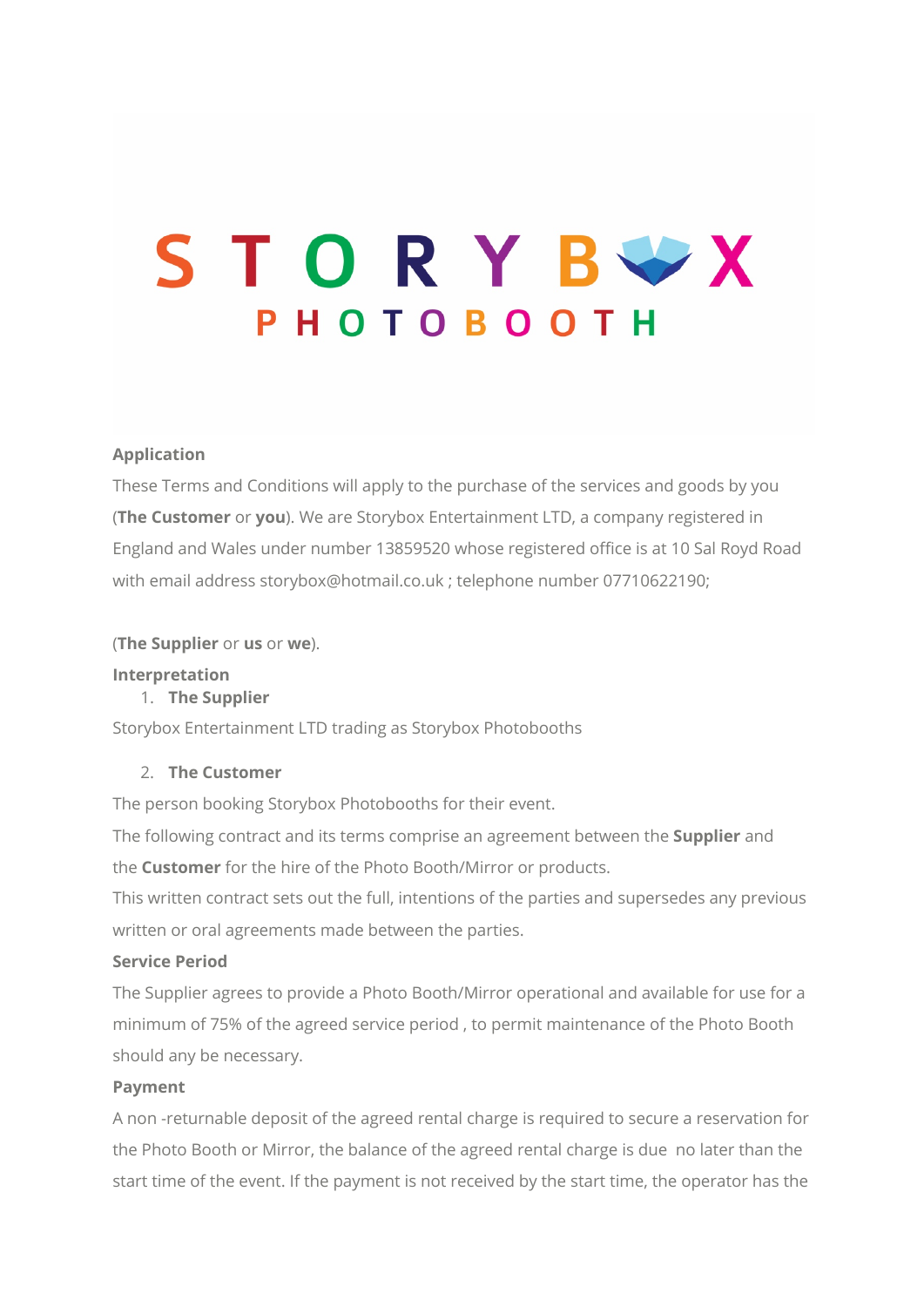right to hold the service until the payment is received. This will impact the agreed chosen hours of service. If the operator uses the equipment for a period in excess of the agreed service period additional rental charges will be payable by the Customer to the Supplier, calculated on a pro rata basis.

Virtual events – full payment is required on receipt of invoice.

Payment of all additional rental charges must be made by the Customer 14 days before any additional service period commences unless otherwise agreed by Storybox Photobooths and the customer.

# **Access, space & power requirements**

The Customer will arrange for an appropriate space to be made available for the Photo Booth or Mirror at the event venue. A minimum floor area of 3m x 3m is required. The Customer will provide a mains electricity supply comprising a single 13amp socket located within the space designated by the Customer for the Photo Booth or Magic Mirror.

# **Date changes & cancellations**

Any change of date is subject to the availability of a Photo Booth or Magic Mirror on the alternative date requested and is at the discretion of Storybox Entertainment LTD. Any request to alter the agreed date of a Photo Booth or Magic Mirror booking must be made in writing and at least thirty days prior to the Customer's event.

If the Customer cancels an agreed rental of a Photo Booth or Magic Mirror prior the rental date the deposit will be forfeit.

If the Customer cancels an agreed rental of the Photo Booth or Magic Mirror within thirty days of the rental date the full amount will be forfeit.

# **Loss or damage to Suppliers equipment**

The Customer assumes complete responsibility for any loss of or damage to the Supplier's equipment (other than fair wear and tear) caused by any misuse of the equipment by the Customer, their employees or their guests and will be due additional charges where necessary .

The Customer shall be responsible for any loss of or damage to the Supplier's equipment caused by Theft , Fire, Flood or Accidental Damage.

# **Indemnification**

The Customer agrees to, and understands the following:

1. a) The Customer will indemnify the Supplier against any and all liability related to the Customer's Event and use of the Supplier's equipment .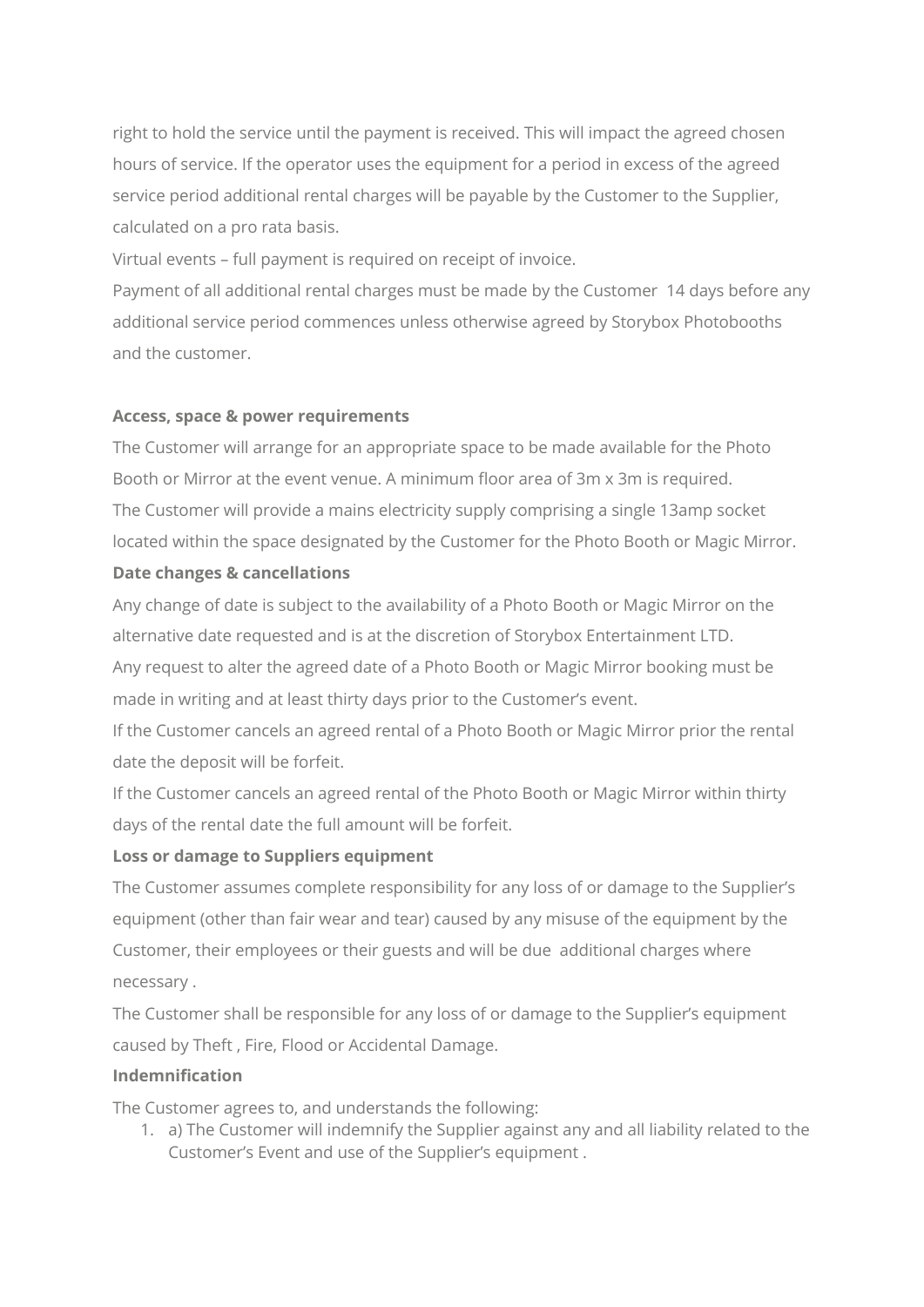2. b) The Customer will indemnify the Supplier against any and all liability associated with the use of any pictures taken at the Customer's event by the Photo Booth or by its operatives , employees or affiliates .

The Customer agrees to, and understands the following:

All persons using the Photo Booth/mirror/products at the Customer's Event hereby give to Storybox Photobooths the right and permission to copyright and to reproduce or otherwise use any photographic portraits or pictures of any Photo Booth user who may be included in whole or in part, via any or all media now or hereafter known for illustration, art, promotion, advertising, trade, or for any other purpose.

In addition the Customer , hereby releases, discharges and agrees to maintain Storybox Photobooths free from any liability arising out of the taking of said picture or any subsequent processing or publication thereof including, without limitation, any claims for libel or invasion of privacy.

## **Anti-Harassment Clause**

We will not tolerate any abuse or threatening behaviour to any of our team or staff or abuse of our Equipment. If this occurs, We retain the right to terminate our services immediately. This applies equally to You, the Client, and your guests. We may also terminate our services where our staff or team feel any Equipment belonging to Us is in danger or has been damaged due to the actions or unruly behaviour by You or your guests. Wherever possible and reasonable to do so, We will speak with You or the venue first to try to resolve the matter before any termination is enacted. If We do terminate our services, for any reason, the full cost of our services and the full cost of hire of our Equipment will remain due and We will not issue any refunds for any period that our service or hire of Equipment was not provided. Moreover, You the Client will be responsible for any damages caused by You or your guests or other attendees at the event to Us for any damage to our Equipment, howsoever caused.

### **Miscellaneous terms**

If any provision of these terms shall be unlawful, void, or for any reason unenforceable under contract law, then that provision, or portion thereof, shall be deemed separate from the rest of this contract and shall not affect the validity and enforceability of any remaining provisions, or portions thereof.

This is the entire agreement between the Supplier and the Customer relating to the subject matter herein and shall not be modified except as agreed in writing by both parties.